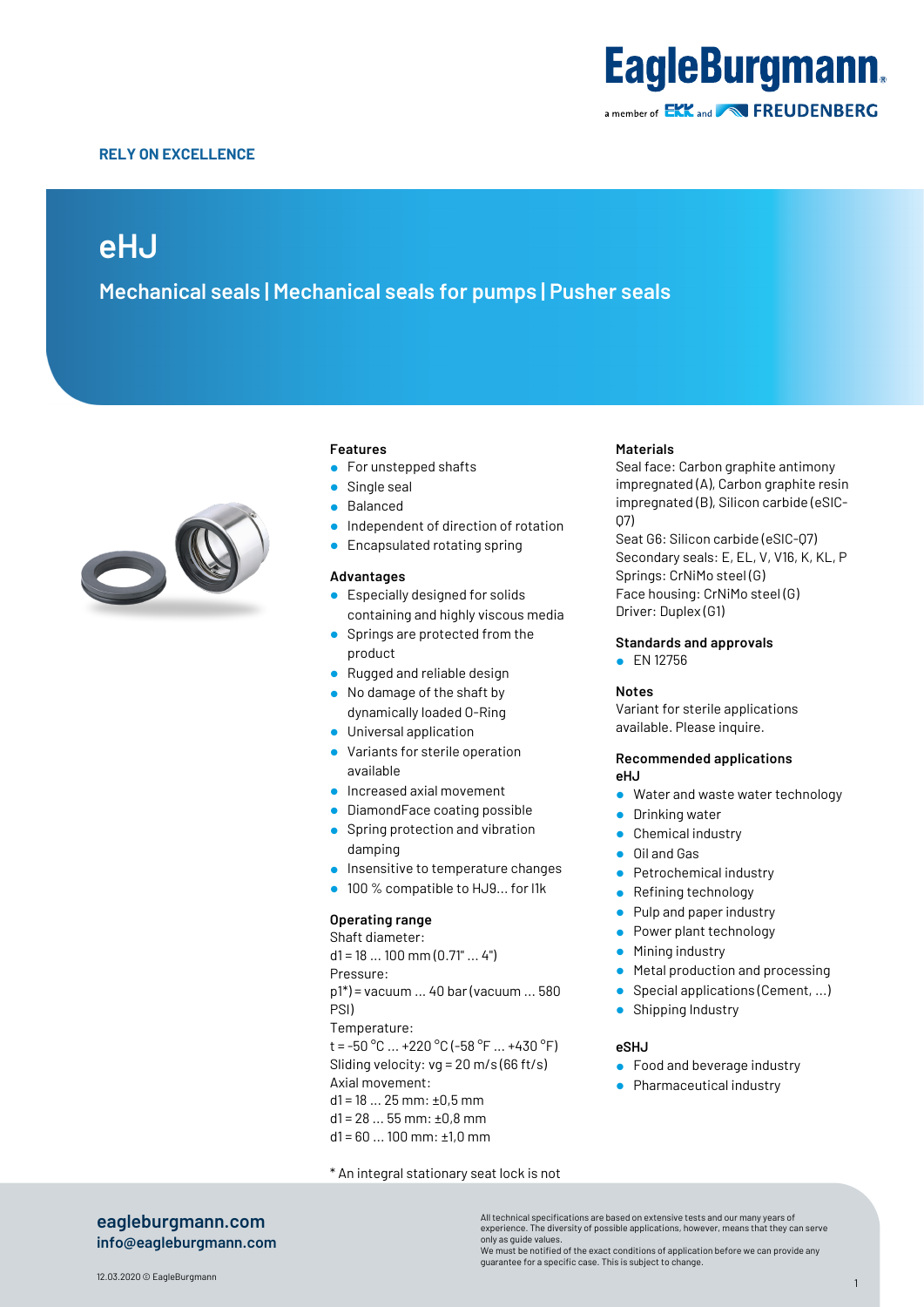

## **RELY ON EXCELLENCE**

needed within the permissible low pressure range. For prolonged operation under vacuum it is necessary to arrange for quenching on the atmospheric side.



**eHJ**

| ltem                  | Description  |
|-----------------------|--------------|
| 1                     | Seal face    |
| 2                     | Face housing |
| 3, 5, 7, 9, 12 O-Ring |              |
| 4                     | Square pin   |
| 6                     | Spring       |
| 8                     | Driver       |
| 10                    | Set screw    |
| 11                    | Seat         |
|                       |              |

# **[eagleburgmann.com](https://www.eagleburgmann.com) [info@eagleburgmann.com](mailto:info@eagleburgmann.com)**

All technical specifications are based on extensive tests and our many years of experience. The diversity of possible applications, however, means that they can serve

only as guide values. We must be notified of the exact conditions of application before we can provide any guarantee for a specific case. This is subject to change.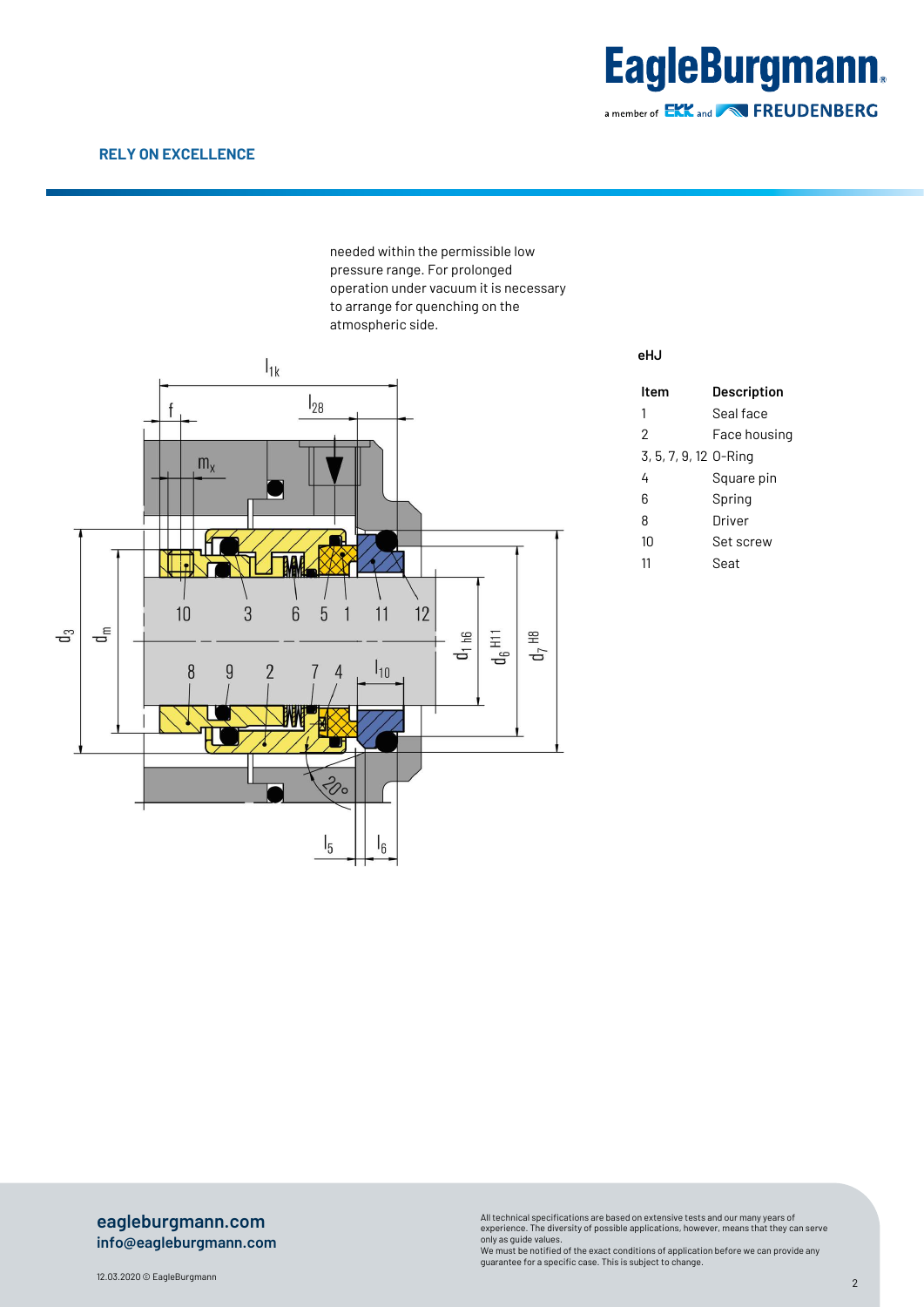

## **RELY ON EXCELLENCE**

# **Seat alternatives**



**G60** (EN 12756)

# **Product variants**



### **eSHJ**

Variant for sterile applications. Please inquire.

# **[eagleburgmann.com](https://www.eagleburgmann.com) [info@eagleburgmann.com](mailto:info@eagleburgmann.com)**

only as guide values. We must be notified of the exact conditions of application before we can provide any guarantee for a specific case. This is subject to change.